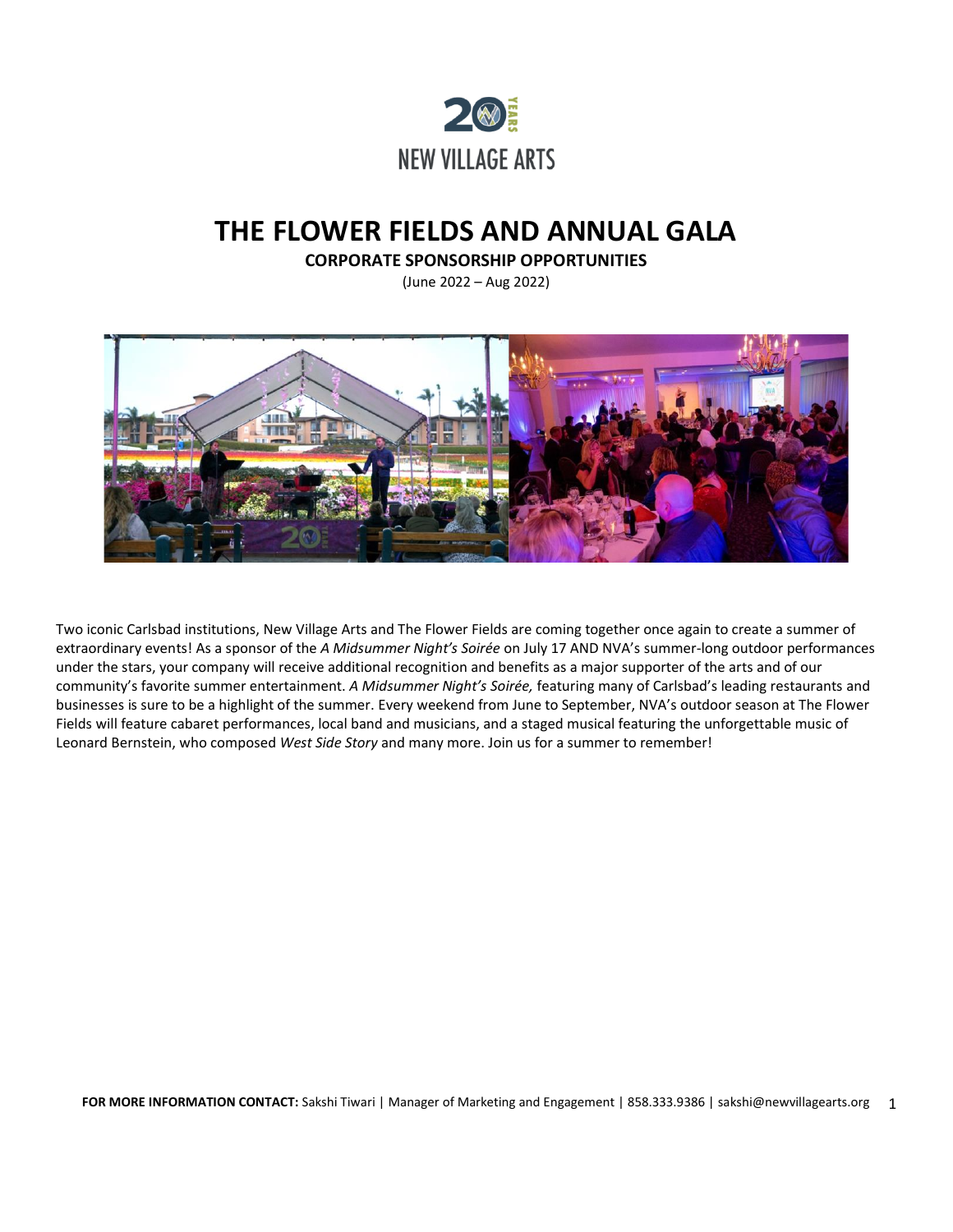| <b>SPONSORSHIP BENEFITS</b>                  |                                                                                                                              |                                                          |                                                          |                                                             |
|----------------------------------------------|------------------------------------------------------------------------------------------------------------------------------|----------------------------------------------------------|----------------------------------------------------------|-------------------------------------------------------------|
| <b>SPONSORSHIP TITLES</b><br><b>BENEFITS</b> | <b>EXECUTIVE PLUS</b><br>\$16,500<br>\$13200 tax deductible                                                                  | <b>SPONSOR PLUS</b><br>\$11,500<br>\$9200 tax deductible | <b>PRODUCER PLUS</b><br>\$9,000<br>\$7200 tax deductible | <b>CO-PRODUCER PLUS</b><br>\$6,500<br>\$5200 tax deductible |
| Complimentary Tickets                        | 10 tickets to NVA's Annual Gala 8 tickets to NVA's Annual Gala 6 tickets to NVA's Annual Gala 4 tickets to NVA's Annual Gala |                                                          |                                                          |                                                             |
| Beverage/ Snack Voucher                      | 6 voucher                                                                                                                    | 6 voucher                                                | 6 voucher                                                | 6 voucher                                                   |
| Flower Fields Event Tickets 4 Tickets        |                                                                                                                              | 4 Tickets                                                | 4 Tickets                                                | 4 Tickets                                                   |
| Recognition                                  | Donor spotlight in email and<br>social media                                                                                 | Donor spotlight in email and<br>social media             | Donor spotlight in email and<br>social media             | Name in each program of the<br>upcoming season              |
| Recognition                                  | Full 2 page spread ad in Gala                                                                                                | Full page ad in Gala Program                             | Half page ad in Gala Program                             | Quarter page ad in Gala                                     |
| Recognition                                  | Live acknowledgement at the<br>Gala                                                                                          | Live acknowledgement at the<br>Gala                      | Live acknowledgement at the<br>Gala                      | Live acknowledgement at the<br>Gala                         |
| Recognition                                  | Name recognition in each<br>Flower Fields events program                                                                     | Name recognition in each<br>Flower Fields events program | Name recognition in each<br>Flower Fields events program | Name recognition in each<br>Flower Fields events program    |
| <b>Sneak Peek</b>                            | Sneak-peek at the rehearsal                                                                                                  | Sneak-peek at the rehearsal                              | Sneak-peek at the rehearsal                              | Sneak-peek at the rehearsal                                 |
| Recognition                                  | Headline billing recognition                                                                                                 | Premium billing recognition                              | Premium name recognition                                 |                                                             |
| Recognition                                  | Premium name recognition                                                                                                     | Premium name recognition                                 |                                                          |                                                             |
| Gala Spotlight                               | Speech opportunity OR<br>welcome letter from<br><b>CEO/President in Galan</b><br>Program                                     | Welcome letter from<br>CEO/President in Gala<br>Program  |                                                          |                                                             |

## **DETAILED SPONSORSHIP BENEFITS**

## **EXECUTIVE PLUS | \$16,500**

#### *\$13,200 TAX DEDUCTIBLE*

- 10 Complimentary tickets to NVA's Annual Fundraising Gala (July 17th, 2022)
- 6 complimentary Beverage/ Snack vouchers for Flower Fields performances
- 4 complimentary tickets to Flower Fields performances
- Donor Spotlight in email and social media
- Full 2 page spread advertisement in Gala Program
- Headline billing recognition on all digital and printed marketing materials
- Live acknowledgement at the Gala
- Name recognition in each Flower Fields events program
- Premium name recognition in each program and digital lobby displays of the upcoming season
- Sneak-peek at the rehearsal process and backstage tour (COVID-permitting)
- Speech opportunity at the Gala OR welcome letter from CEO/President in Gala Program

## **SPONSOR PLUS | \$11,500**

#### *\$9,200 TAX DEDUCTIBLE*

- 8 Complimentary tickets to NVA's Annual Fundraising Gala (July 17th, 2022)
- 6 complimentary Beverage/ Snack vouchers for Flower Fields performances
- 4 complimentary tickets to Flower Fields performances
- Donor Spotlight in email and social media
- Full page advertisement in Gala Program
- Live acknowledgement at the Gala
- Name recognition in each Flower Fields events program
- Premium billing recognition on all digital and printed marketing materials
- Premium name recognition in each program and digital lobby displays of the upcoming season
- Sneak-peek at the rehearsal process and backstage tour (COVID-permitting)
- Welcome letter from CEO/President in Gala Program

**FOR MORE INFORMATION CONTACT:** Sakshi Tiwari | Manager of Marketing and Engagement | 858.333.9386 | sakshi@newvillagearts.org 2